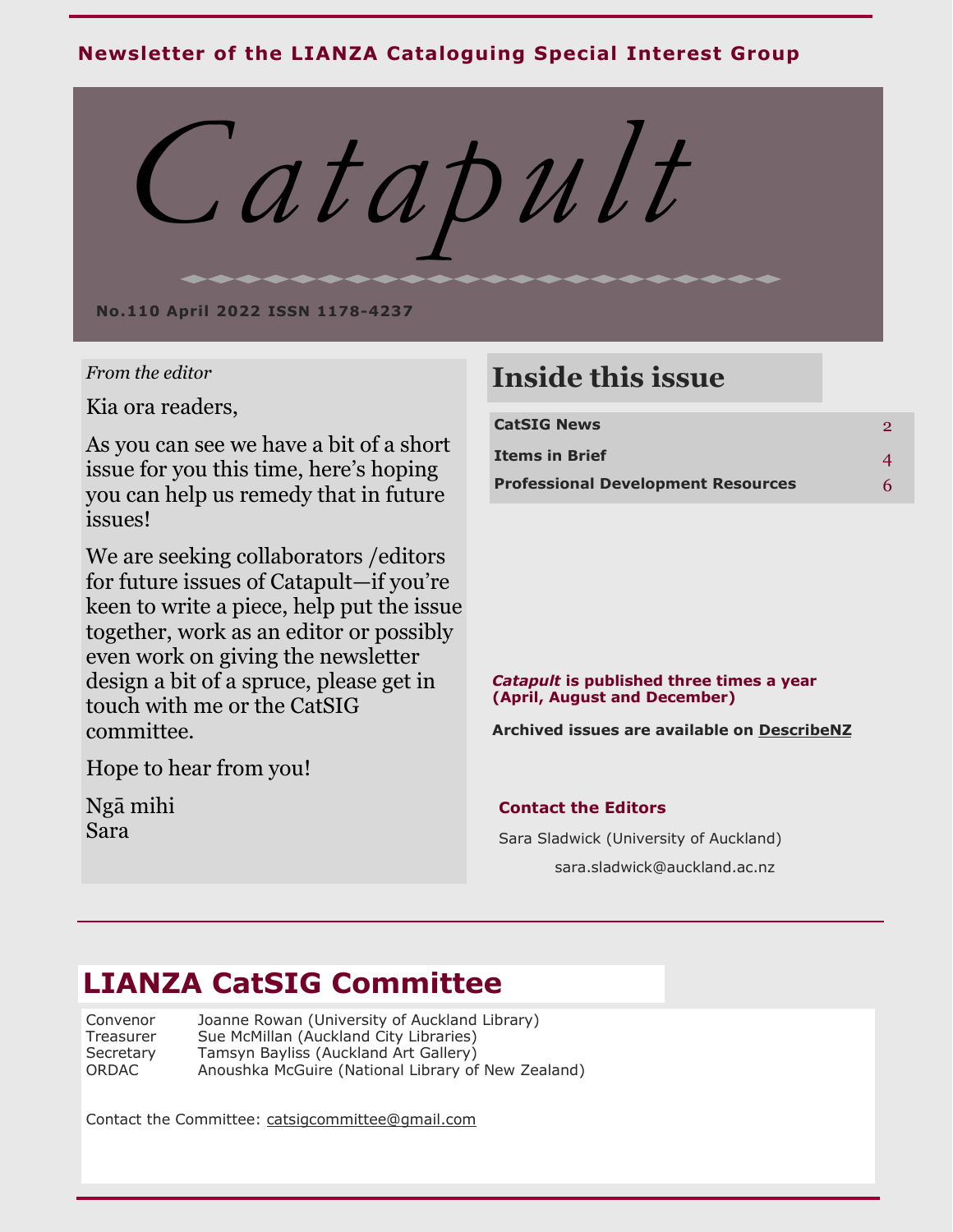## *CatSIG News—*

### **ORDAC update** (Anoushka McGuire)

### **Chris Todd steps down**

Chris retired from her role as Lead Cataloguer and Technical Services Coach at Wellington City Libraries about a year ago and has decided that it's now time to leave ORDAC, and CatSIG as well.

Chris has been involved with CatSIG since the 1990s and also leaves a legacy that will be felt in the NZ cataloguing community for quite some time yet.

Many of us have been trained by her: directly while working with her at the National Library of New Zealand or at Wellington City Libraries; through the cataloguing papers she taught at the Open Polytechnic and before that at the Wellington College of Education, or at one of the many cataloguing workshops or presentations she delivered. Chris also made a significant contribution to the transition from AACR2 to RDA – contributing her skills and enthusiasm to the RSC Working Group on Aggregates as well as leading the implementation of RDA at the National Library of New Zealand.

CatSIG is incredibly grateful for Chris sharing her expertise and knowledge with ORDAC and with the New Zealand cataloguing community over the years.

Chris, you will be missed!

### **New CatSIG representative for ORDAC needed**

This does mean we now have a vacancy on ORDAC for a second CatSIG representative and we're keen to hear from anyone who uses RDA in their library and is curious and willing to engage more deeply with the development of the standard.

This is a great professional development opportunity as you'll gain experience of serving on an international committee as well as diving into the nitty-gritty of RDA. If you would like to know more about what is involved have a look at the [ORDAC page on the](http://rda-rsc.org/oceania)  [RSC website](http://rda-rsc.org/oceania) and please also feel free to get in touch with me at [anoushka.mcguire@dia.govt.nz.](mailto:anoushka.mcguire@dia.govt.nz)

If you are interested, please send a short expression of interest to [catsigcommittee@gmail.com](mailto:catsigcommittee@gmail.com) by 31 May 2022.

Please include:

- your experience with RDA
- why you would like to participate in the work of ORDAC and the RSC, and what you hope to get from the experience
- what other skills and experience you can bring to ORDAC

### **RDA Steering Committee meetings and documents**

As the LIANZA CatSIG representatives on the Oceania RDA Committee (ORDAC), Chris Todd and I again supported the Oceania representative to the RDA Steering Committee, Melissa Parent at the January Meeting (24-27 January 2022), which was held asynchronously. This meeting was an Executive session and there will be no public minutes available for this one.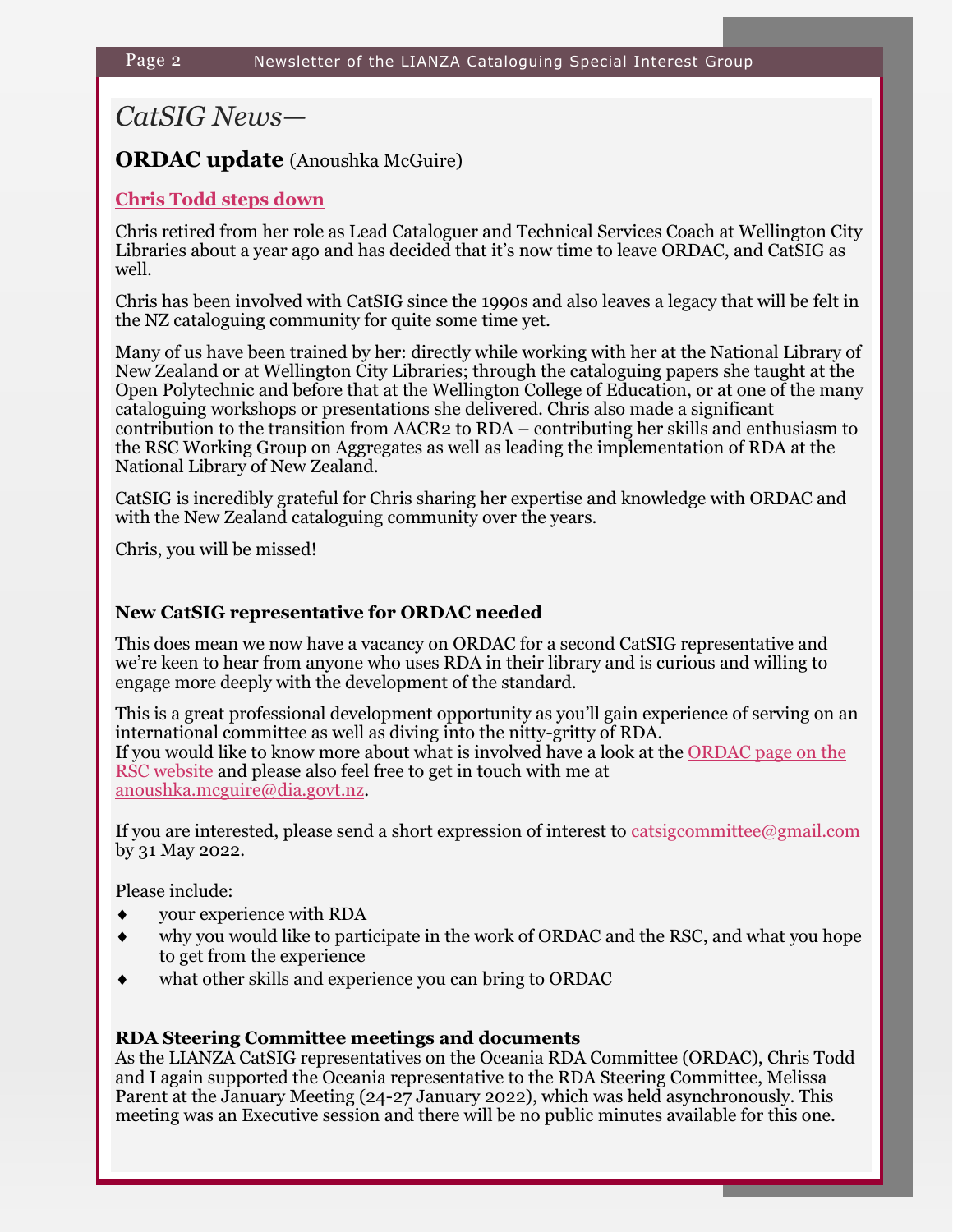### Page 3 Newsletter of the LIANZA Cataloguing Special Interest Group

The [public agenda for the April 2022 meeting](http://www.rda-rsc.org/node/708) has been posted on the RSC website. This will be held 11-14 April and will be over by the time this issue of Catapult is circulated, but look out for the draft public agenda for the upcoming July meeting.

If you have any comments or feedback about any of the public agenda items for an upcoming RSA meeting, do send them on to ORDAC to incorporate into our regional response. All comments will be welcome – please send directly to me ([anoushka.mcguire@dia.govt.nz\)](mailto:anoushka.mcguire@dia.govt.nz).

Some other recent documents on the [RSC site](http://www.rda-rsc.org/) are the:

[Outcomes of the October 2021 RSC Meeting \(](https://aus01.safelinks.protection.outlook.com/?url=http%3A%2F%2Fwww.rda-rsc.org%2Fsites%2Fall%2Ffiles%2FRSC-Outcomes-2021.pdf&data=04%7C01%7CAnoushka.mcguire%40dia.govt.nz%7Cea2a6e48c6cf4169d05008d9ecd865f8%7Cf659ca5cfc474e96b24d14c95df13acb%7C0%7C0%7C637801)RSC/Outcomes/2021) [Minutes of the October RSC Meeting \(R](https://aus01.safelinks.protection.outlook.com/?url=http%3A%2F%2Fwww.rda-rsc.org%2Fsites%2Fall%2Ffiles%2FRSC-Minutes-Public-294-311.pdf&data=04%7C01%7CAnoushka.mcguire%40dia.govt.nz%7Cea2a6e48c6cf4169d05008d9ecd865f8%7Cf659ca5cfc474e96b24d14c95df13acb%7C0%7C0)SC/Minutes/Public/294-311)

Terms of reference for four new [Working Groups,](https://aus01.safelinks.protection.outlook.com/?url=http%3A%2F%2Fwww.rda-rsc.org%2Fworkinggroups&data=04%7C01%7CAnoushka.mcguire%40dia.govt.nz%7Cea2a6e48c6cf4169d05008d9ecd865f8%7Cf659ca5cfc474e96b24d14c95df13acb%7C0%7C0%7C637801236450962457%7CUnknown%7CTWFpb) which will be active in 2022-23

### **New RDA presentations**

Recordings of the most recent RDA webinars are available on the RDA Toolkit YouTube channel: [RDA Toolkit](https://www.youtube.com/channel/UCd5pa3AoQIr17wESE9YHcnw) - YouTube

Getting a handle on concepts and jargon in the new RDA

Application Profiles: a deeper dive (and how not to drown)

RDA roundtable on Policy Statements

Check out other recent presentations on the [RSC Presentations 2021](http://www.rda-rsc.org/node/654) page and the [RSC Presentations](http://www.rda-rsc.org/node/702)  [2022 page.](http://www.rda-rsc.org/node/702)

### **The LIANZA CatSIG Committee is planning a new free weekly online seminar series to start in October 2022 and are sending out a call for expressions of interest to present.**

Various topics emerged from our recent survey which people would like to hear about, including:

- RDA and the new RDA Toolkit
- Māori subject headings
- Pacific subject headings
- Ethics of cataloguing
- Decolonising description and collections
- Classification
- Serials cataloguing
- Ebook cataloguing
- Rare books cataloguing
- Ephemera and other special collections cataloguing
- Linked data

Or if you have other ideas for topics you might be interested is hearing about or presenting on, please let us know!

The sessions usually last 30 mins to an hour, and can be short lightening talks or a longer talks of 30- 40 mins, with time for discussion and Q&A.

**Please email [catsigcommittee@gmail.com](mailto:catsigcommittee@gmail.com) by 20 May 2022 with an abstract for a presentation.**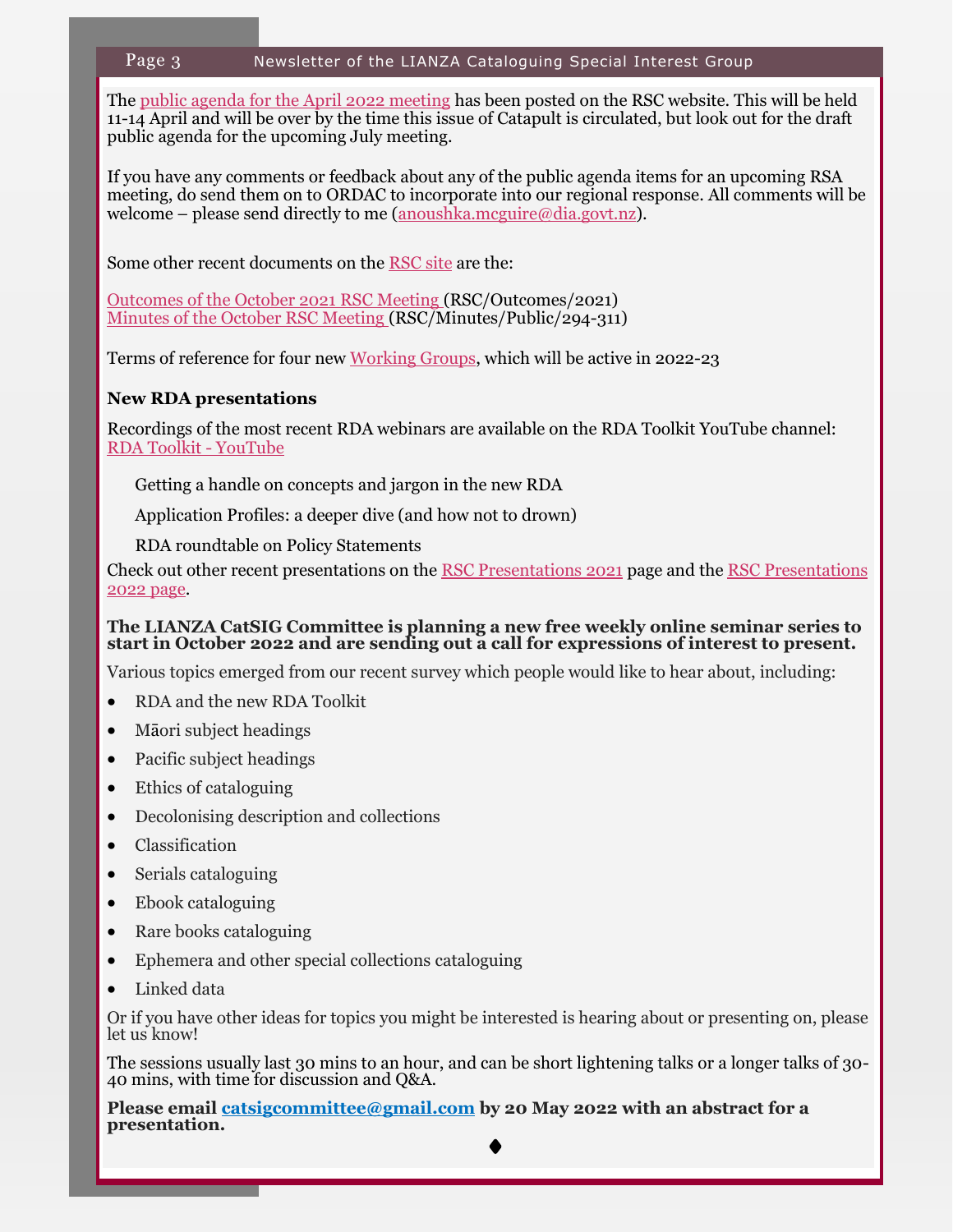# *Items in brief Important Updates*

Recent updates from [The Dewey Blog:](https://ddc.typepad.com/) LCSH in WebDewey (6 May 2022)

From PCC ([Program of Cooperative Cataloguing\)](https://www.loc.gov/aba/pcc/) : Revised Report on [Recording Gender in Personal Name Authority Records](https://www.loc.gov/aba/pcc/documents/gender-in-NARs-revised-report.pdf) (7 April 2022) ALA Midwinter Meeting 2022 [View Recordings and Slides](https://www.loc.gov/aba/pcc/documents/PCC-Participants-Midwinter-2022.pdf) (4 February 2022)

OCLC Knowledge Base data update [232, April 2022](https://help.oclc.org/Metadata_Services/WorldShare_Collection_Manager/WorldCat_knowledge_base_data_updates/2022_Data_updates/080Knowledge_base_data_update_232_April_2022)

Reports published on the [IFLA Bibliography Blog:](https://blogs.ifla.org/bibliography/) [Vol 13, No 1 \(2022\): The Bibliographic Control in the Digital Ecosystem](https://jlis.fupress.net/index.php/jlis/issue/view/34)

*Upcoming Conferences and Events*

VALA 2022, in person and online, Melbourne 14-16 June 2022 [https://www.vala.org.au/](https://www.vala.org.au/conferences/vala2022/) [conferences/vala2022/](https://www.vala.org.au/conferences/vala2022/)

IFLA WLIC 2022 Dublin [Registration open through 22 July 2022](https://2022.ifla.org/congress-registration-information/)

OCLC Hosted Events:

[OCLC Cataloging Community Meeting](https://www.oclc.org/en/events/2022/cataloging-community-meeting-Jun2022.html) 03 June 2022 Online

[OCLC DevConnect 2022:](https://www.oclc.org/go/en/events/devconnect-2022.html) Multiple Sessions throughout May/June 2022

[2022 ALA Annual Conference and Exhibition](https://2022.alaannual.org/) 23-28 June 2022

SWIB22—14[th Semantic Web in Libraries Conference](http://swib.org/swib22/) 28 November—02 December Online

[IAM Seminar—Building Trust in Information.](https://www.rimpa.com.au/eventdetails/13574/iam-seminar-building-trust-in-information) 23 May 2022. State Records of South Australia, SA State Library. Online and in-person.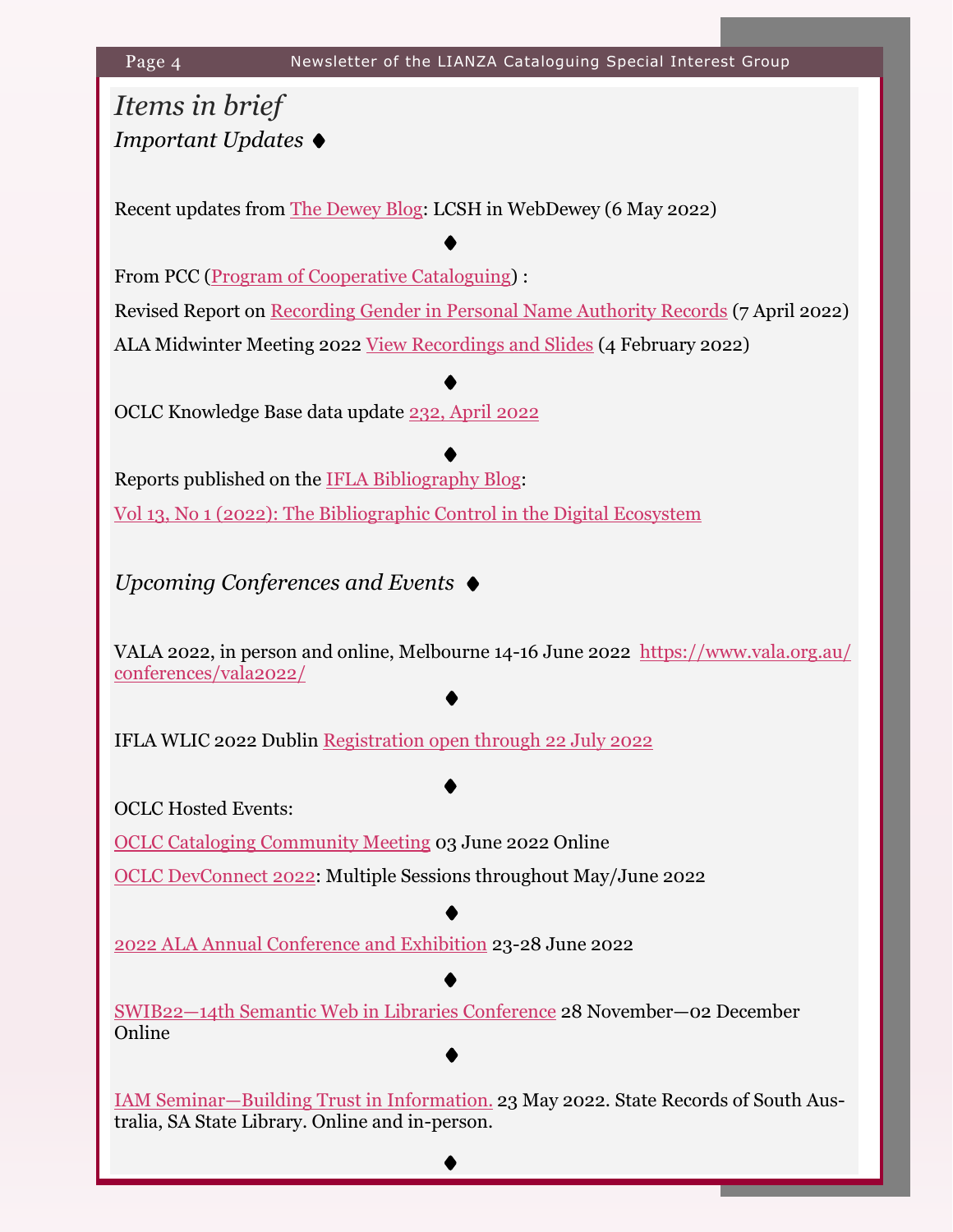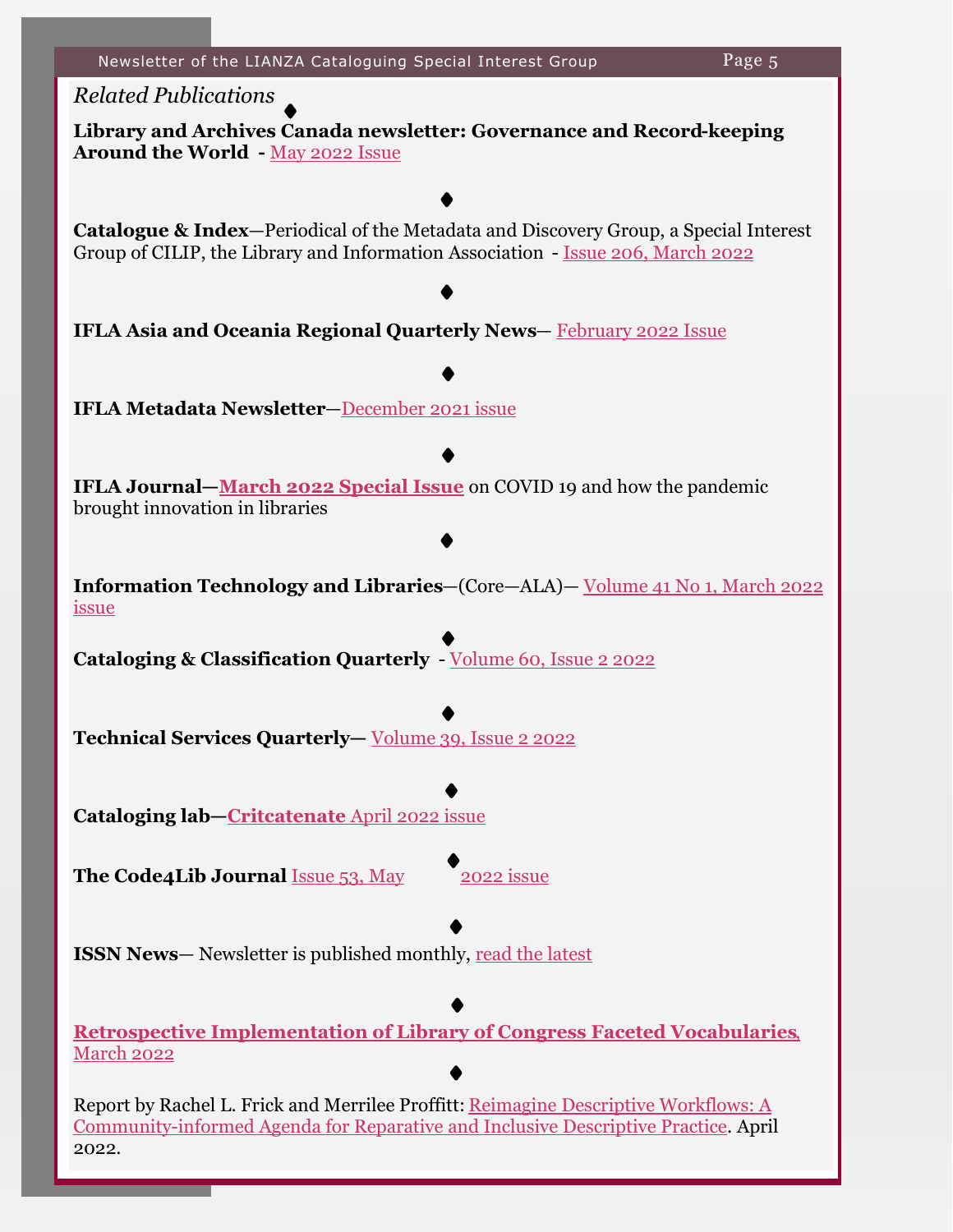## *Articles*

[The future of bibliographic services in light of new concepts of authority control.](https://www.jlis.it/index.php/jlis/article/view/423) Michele Casalini. **JLIS.it** Vol. 13 No. 1 (2022): The Bibliographic Control in the Digital Ecosystem

[Bibliographic control in the fifth information age.](https://www.jlis.it/index.php/jlis/article/view/416) Gordon Dunsire. Vol. 13 No. 1 (2022): The Bibliographic Control in the Digital Ecosystem

## *Books*

[Metadata in the Digital Library: Building an Integrated Strategy with XML.](https://facetpublishing.co.uk/page/detail/metadata-in-the-digital-library/?k=9781783304844) Richard Gartner. Facet Publishing, 2021. 9781783304844

[Descriptive Cataloging of Rare Materials, RDA Edition.](https://bsc.rbms.info/DCRMR/) 2022 RBMS Bibliographic Standards Committee.

[Facet Publishing Catalogue 2022.](https://facetpublishing.co.uk/page/catalogue/) Books for the Information Professions.

*Courses & Professional Development Opportunities*

*Courses*

[ALA Core course offerings;](https://alacorenews.org/calendar/) upcoming sessions(\$):

Fundamentals of Cataloguing, 11 July—19 August 2022; 12 September—21 October Fundamentals of Digital Library Projects 25 July—2 September 2022; 26 September—04 November

Fundamentals of Metadata 25 July—2 September 2022; 26 September—04 November

[ELUNA learns](https://el-una.org/meetings/eluna-learns-2021/) 3 hour sessions on the following topics: Access Services, User Experience, Discovery, Alma Data, Analytics, Digital Initiatives, E-Resources: Link Checking, Open Athens, COUNTER, SUSHI, Centralised ERM, Open Access Links, Open Web Discovery, Post-P2E, Diversity, Equity, and Inclusion, Resource Sharing, Collection Management, Developer Content. \$25 per session (live or on-demand).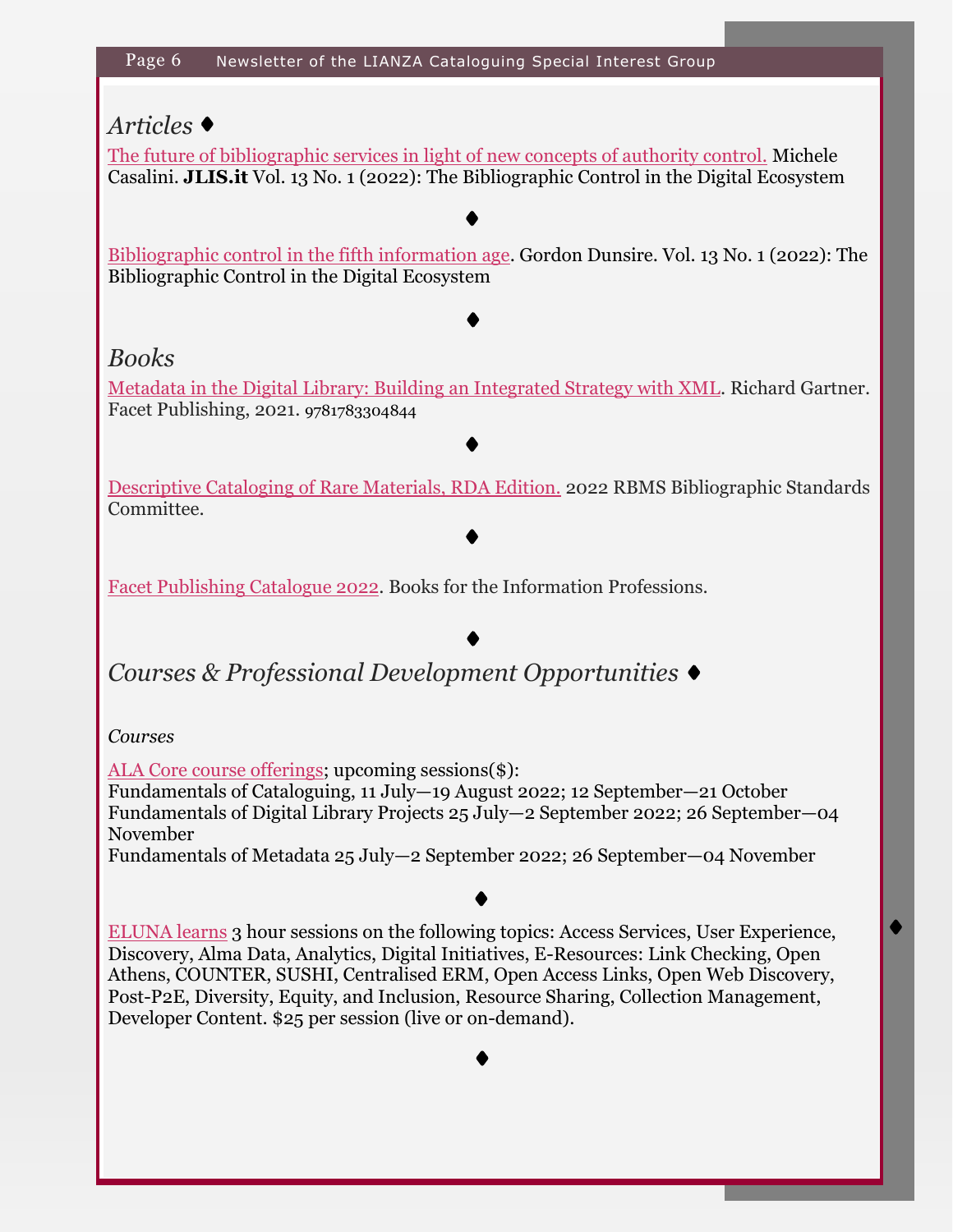**[Library Juice Academy—Courses—](https://libraryjuiceacademy.com/all-courses/)** \$200 USD for most courses

**6 June—3 July 2022:**

[Python for Librarians](https://libraryjuiceacademy.com/shop/course/270-python-for-librarians/?attribute_pa_session=2022-06-jun)

[Introduction to Metadata](https://libraryjuiceacademy.com/shop/course/105-introduction-to-metadata/?attribute_pa_session=2022-06-jun)

[Introduction to Linked Data](https://libraryjuiceacademy.com/shop/course/054-introduction-to-linked-data/?attribute_pa_session=2022-06-jun)

[Understanding the BIBFRAME Model and Vocabulary](https://libraryjuiceacademy.com/shop/course/154-understanding-the-bibframe-model-and-vocabulary/?attribute_pa_session=2022-06-jun)

[Authority Control](https://libraryjuiceacademy.com/shop/course/134-authority-control/?attribute_pa_session=2022-06-jun)

**4 July – 31 July:**

[Controlled Vocabularies and Taxonomies](https://libraryjuiceacademy.com/shop/course/279-controlled-vocabularies-taxonomies/?attribute_pa_session=2022-07-jul)

[Using MarcEdit](https://libraryjuiceacademy.com/shop/course/180-using-marcedit/?attribute_pa_session=2022-07-jul)

[Metadata and Description for Digital Special Collections](https://libraryjuiceacademy.com/shop/course/205-metadata-description-digital-special-collections/?attribute_pa_session=2022-07-jul)

[Dewey Decimal Classification](https://libraryjuiceacademy.com/shop/course/168-dewey-decimal-classification/?attribute_pa_session=2022-07-jul)

[Using OpenRefine for Library Metadata](https://libraryjuiceacademy.com/shop/course/130-using-openrefine-library-metadata/?attribute_pa_session=2022-07-jul)

**1 August—28 August:** 

[Library of Congress Classification](https://libraryjuiceacademy.com/shop/course/169-loc-classification/?attribute_pa_session=2022-08-aug)

[Beyond the Basics: Cataloging DVDs, Blu](https://libraryjuiceacademy.com/shop/course/135-cataloging-dvds-blu-ray-discs-and-streaming-videos/?attribute_pa_session=2022-08-aug)-ray discs, and Streaming Videos

[Introduction to JSON and Structured Data](https://libraryjuiceacademy.com/shop/course/161-introduction-json-structured-data/?attribute_pa_session=2022-08-aug)

[Introduction to XML](https://libraryjuiceacademy.com/shop/course/019-introduction-to-xml/?attribute_pa_session=2022-08-aug)

*Upcoming webinars and recordings of past webinars & events*

[MARC Records vs. the Catalog.](https://ruthtillman.com/talk/marc-records-vs-catalog/) 9 March 2022, ALA Core Catalog Management Interest Group presentation by Ruth Kitchin Tillman & Sally W. Kalin

CILIP Metadata & Discovery Group Online Conference 2021. All presentations will be uploaded to the [MDG YouTube channel](https://www.youtube.com/channel/UClJYEsN-AGCvOlFKNR98TAw) in May 2022.

[Libraries and Internationalization.](https://ala-events.zoom.us/webinar/register/tJ0vcO-upjIpG9QtRMvXxlqwaMCRxkW336xI/success?user_id=rxufTsY-QqS_WtR1G_dSWQ&timezone_id=America%2FChicago) Free webinar by ALA Core. 9 June 2022. The workshop will look at how standards and internationalisation facilitate or impact multilingual cataloguing and how that data is exposed in discovery layers.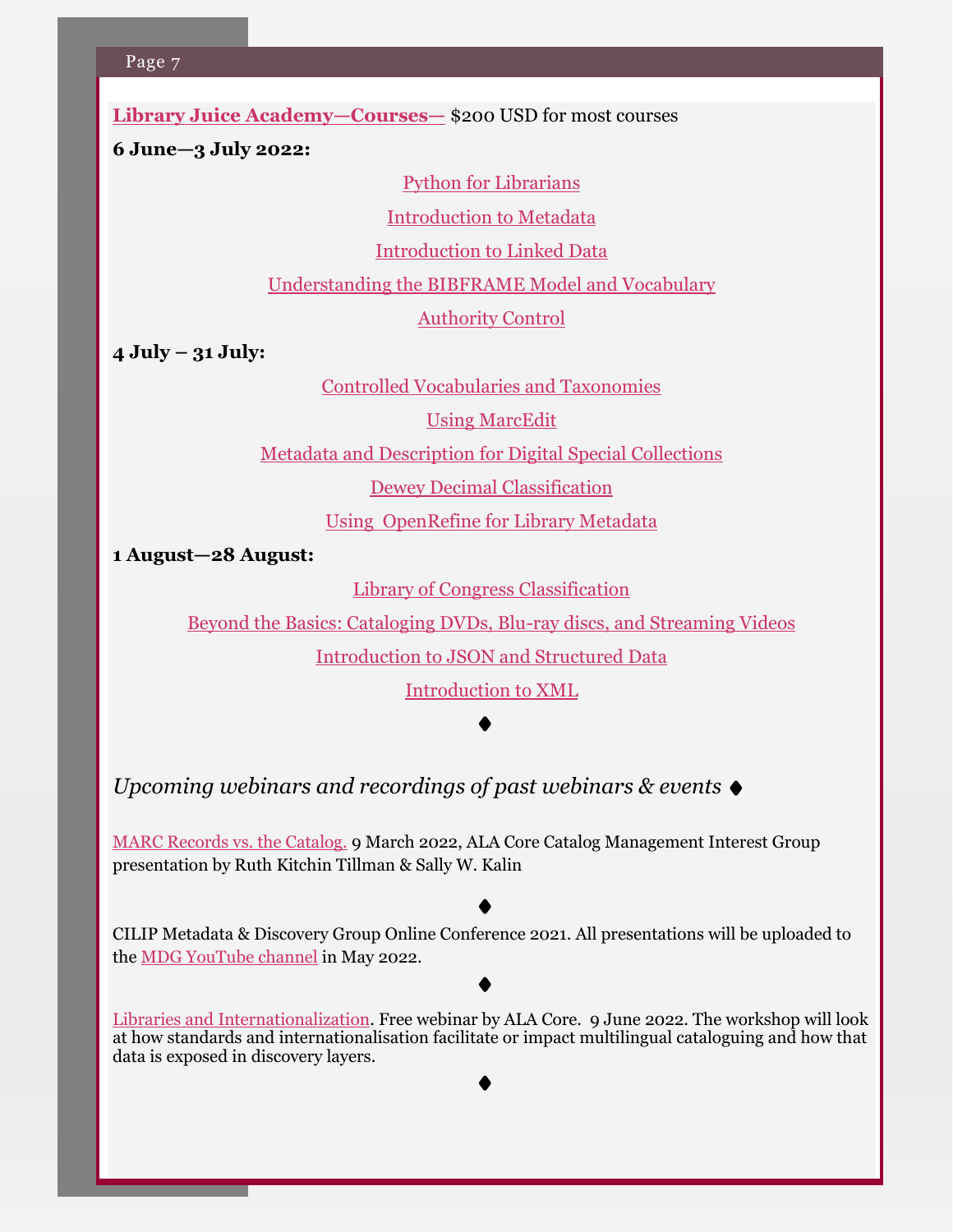[Fascinating Facets: Recent Developments in Genre and Form Vocabularies.](https://www.ifla.org/events/fascinating-facets-recent-developments-in-genre-and-form-vocabularies/) 19 May 2022.

[A Dive into Data: Using COUNTER and Tableau.](https://notsl.org/) 6 June 2022. \$25 USD.

[Ask the RDA Steering Committee Anything about RDA.](https://protect-au.mimecast.com/s/jFVrCWLVEjtpQm5MH5N_9e?domain=ala-publishing.informz.net) 25 May 2022.

[Ask QC office hours:](https://help.oclc.org/WorldCat/Metadata_Quality/AskQC/Current_AskQC_office_hours) The WorldCat registry and data quality 19 May 2022, Introduction to classifying with WebDewey 23 June 2022

[RBMS BSC PPG: Controlled vocabularies and you: a panel discussion on addressing](https://www.youtube.com/watch?v=-JdOf75ZlhE)  [terminologies.](https://www.youtube.com/watch?v=-JdOf75ZlhE) 3 May 2022.

### *Resources*

**[Catalogers Learning Workshop \(CLW\)](http://www.loc.gov/catworkshop/)** offers courses free of charge, permits downloading and modification of course materials

**Lyrasis** have a number of online cataloguing and metadata courses on offer. Typically the classes have a cost, but they do offer regular free webinars as well. Keep an eye on their [upcoming classes and events page.](https://www.lyrasis.org/services/Pages/Classes.aspx)

**OCLC Webjunction** offers [free online courses,](https://learn.webjunction.org/?utm_source=SFMC&utm_medium=email&utm_content=January+5+2022+Crossroads&utm_campaign=&utm_term=WebJunction%20Crossroads) covering a wide range of library interests.

**Additional trainings, workshops, and resources listed on** [Resources for Cataloging](https://docs.google.com/document/d/1tPa7Lu0CcvId57SqextU8VM7XSlhc7JflN0a20RRoNg/edit?fbclid=IwAR2ap9q7m1jkOgnBYiol6rZW332UdxWqAu6OwiSC5gPcNuyj1hqtghn1H9Q)  [and Metadata](https://docs.google.com/document/d/1tPa7Lu0CcvId57SqextU8VM7XSlhc7JflN0a20RRoNg/edit?fbclid=IwAR2ap9q7m1jkOgnBYiol6rZW332UdxWqAu6OwiSC5gPcNuyj1hqtghn1H9Q) document - Last updated January 2022, compiled by the Facebook group Troublesome Catalogers and Magical Metadata Fairies: https://www.facebook.com/ groups/161813927168408/

**[Cataloging—Research Guide by University of Wisconsin](https://researchguides.library.wisc.edu/cataloging)-Madison Libraries.** A guide to resources on cataloging and classification.

### **WebDewey Community:**

The [WebDewey community](https://www.oclc.org/en/dewey/webdewey.html) is a virtual space for library staff and OCLC staff to connect online, share best practices, stay up to date on product news, learn about upcoming releases, and suggest enhancements. The community is available to libraries that subscribe to the English-language version of WebDewey.